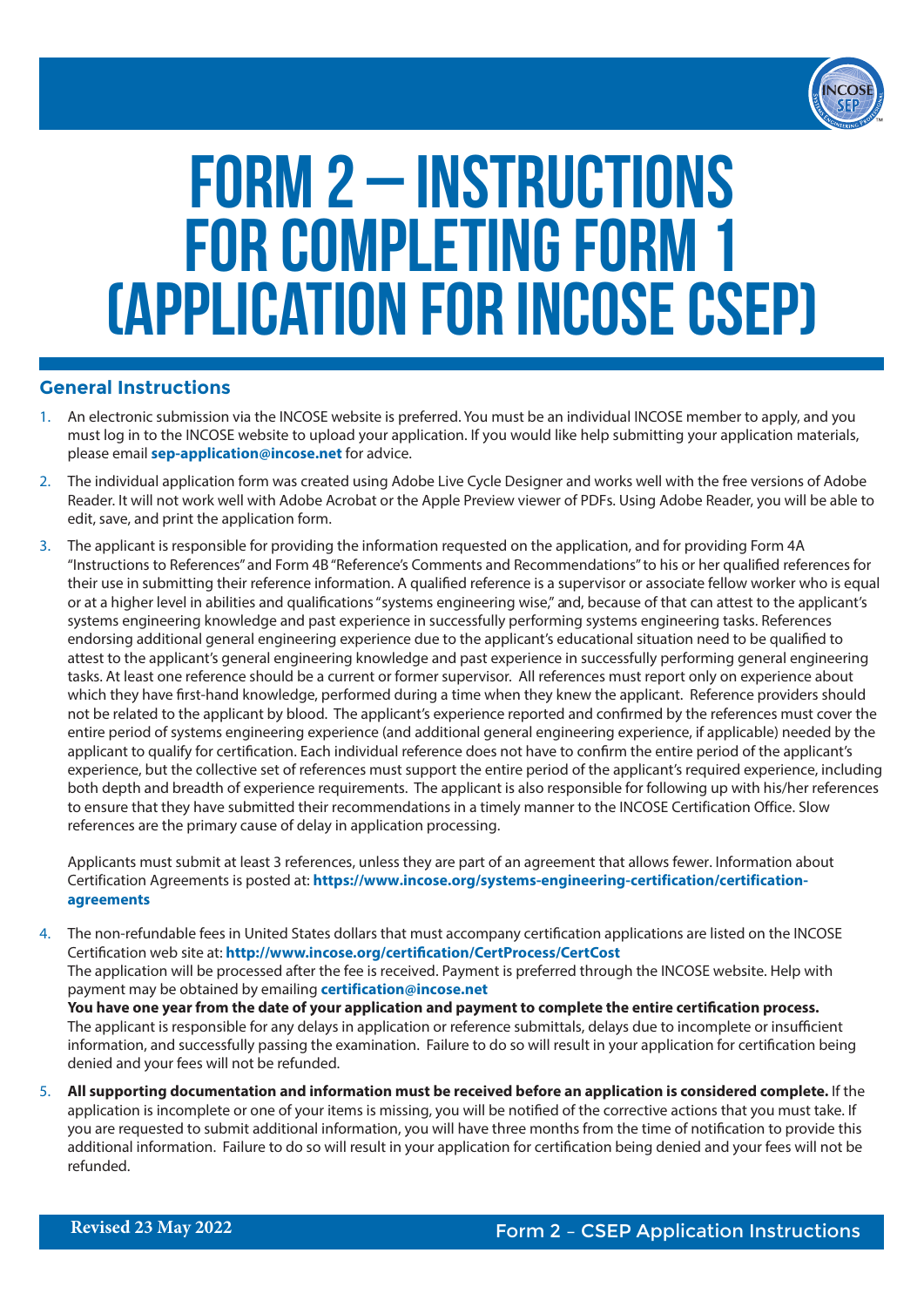

## **Section 1: General Information**

Name: Given (First) Name(s), Family Name (Surname), and Middle Initial

Address: Preferred **permanent** complete mailing address, so that we can distinguish between candidates and to reach you if your email address changes.

Current e-mail address and phone numbers

Present organization

## **Section 2: INCOSE Membership and Certification Interest**

Please indicate if you are applying directly to CSEP or if you are transitioning from ASEP. The application will be filled out the same. Those who are an ASEP, already, do not have to retake the knowledge exam. If you are an ASEP, please provide your certification number.

All applicants must be INCOSE individual members and should provide their member number. Corporate Advisory Board membership does not count as a substitute for individual membership.

## **Section 3: Fee Payment**

Some companies and universities have agreements with INCOSE related to the application process. Some companies and universities are part of INCOSE's Corporate Advisory Board (CAB). If either of these is true of your employer, select "Yes." If you are not sure, select "No" or leave this section blank.

If you are submitting as part of a group, you may list a group name or date in the optional field.

Indicate the applicable fee amount in dollars (e.g., \$300) and the approximate date when your payment was or will be submitted. You may type the date or use the calendar selector. Indicate also how the payment has been sent. This information helps our office match your payment to your application. Your application will not be processed until the non-refundable fee is received.

## **Section 4: Education**

Candidates for INCOSE Certification at the CSEP and ESEP level are expected to have a qualifying degree. Those who do not have a qualifying degree must submit additional work experience. This section is where degrees are listed.

You may assign a number to your degrees, in case that is helpful in your communication of documentation. You may list your degrees in any order. Incomplete work toward a degree may also be listed but will not be credited.

For each degree, list the awarding institution as the College or University. List the start year and graduation year, as these help indicate whether the study was done in parallel with work and how many years the program took to complete. For "Major Field," list the engineering field (E.g., "Mechanical Engineering") or other major course of study. For "Original Degree name," list what is found on your diploma and then translate, if necessary, into what you believe is the equivalent name in the "Equivalent degree" dropdown. E.g., you may have a "Diploma of Engineering" that is equivalent to a "BE," which stands for "Bachelor of Engineering." The equivalent degrees are: Bachelor of Arts (BA), Bachelor of Engineering (BE), Bachelor of Science (BS), Master of Arts (MA), Master of Business Administration (MBA), Master of Engineering (ME), Master of Science (MS), Doctor of Philosophy (PhD).

You must submit a **copy** of your college transcript(s) or diploma(s) to receive credit for having a degree(s). A scanned copy or photograph of your transcript(s) or diploma(s) is acceptable. Please do not submit your actual diploma; we will not return it to you. If you have multiple degrees, you only need to submit proof of one qualifying degree.

For applicants possessing a qualifying degree, the minimum required amount of systems engineering experience to be considered for CSEP certification is five (5) years. Qualifying Bachelor's degrees include BS or BSE (or international equivalents through such mechanisms as the Washington Accord or the Bologna Agreement) in the following or related engineering disciplines: aeronautics, astronautics, biomedical, chemical, civil, computer, electrical, environmental, industrial, mechanical, nuclear, software, systems. Other qualifying fields of study include: chemistry, computer science, mathematics, chemistry, physics. If the Bachelor's degree does not come from the above fields, then a Masters or Doctorate degree (or international equivalent) in those fields is acceptable. The acceptability of other degrees outside this guideline is subject to the decision of the Certification Program Office. To expedite the review in cases where they may be any doubt about the acceptability of the degree, applicants should submit with their application a copy of their transcript showing the courses taken to obtain the degree. Degrees such as Information Technology and Systems Management may be accepted if they include coursework similar to the calculus and physics classes typically included in engineering programs of study.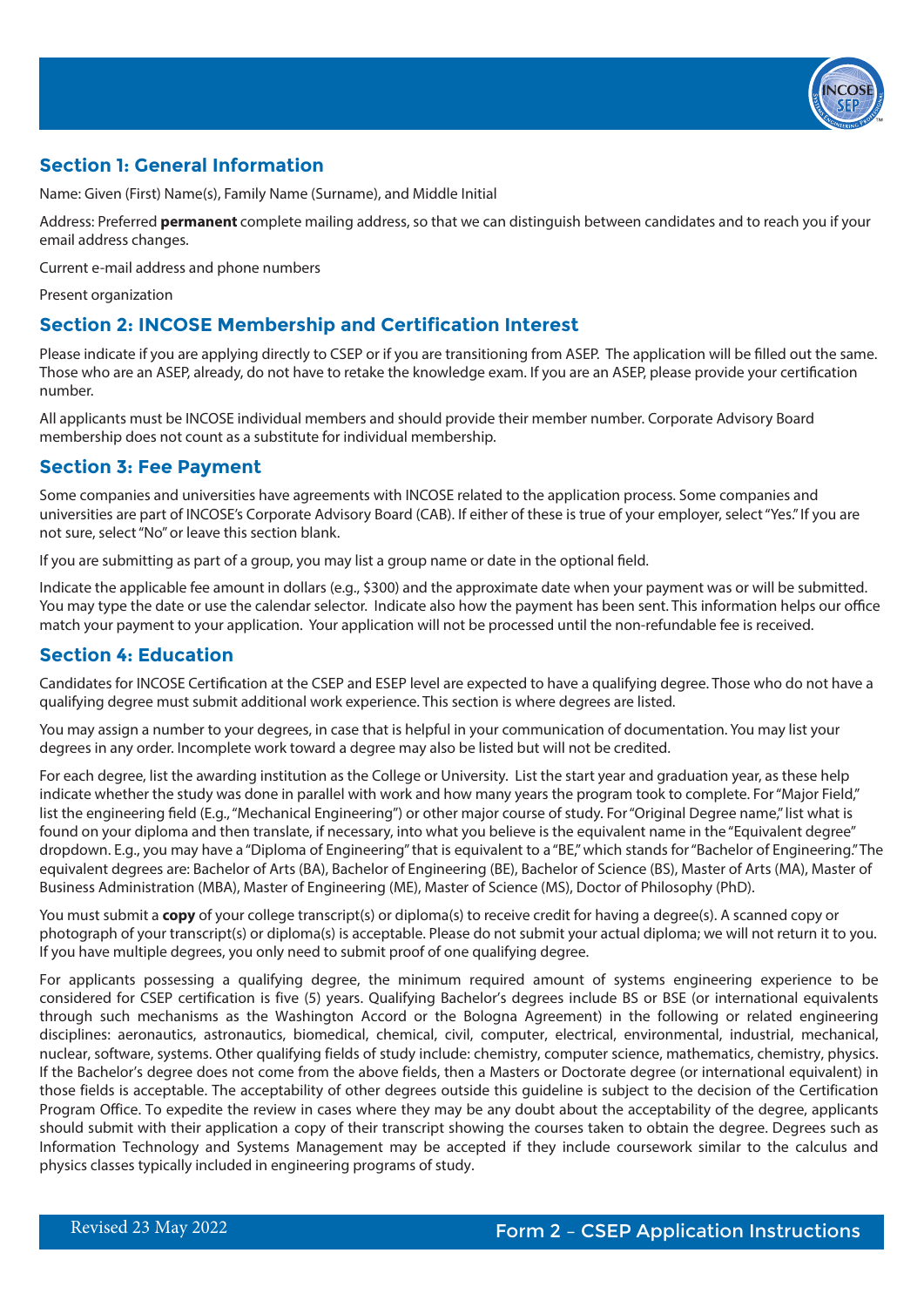

Applicants who lack a qualifying degree must submit an additional five (5) years of engineering experience with a non-qualifying Bachelor's degree, or an additional ten (10) years of engineering experience in lieu of no Bachelor's degree. The additional years of engineering experience required to compensate for lack of a qualifying degree may be in any engineering field, including systems engineering.

In the response to the question about certification and degree status, please check your qualifying degree status with the corresponding minimum number of years of systems engineering experience that is required. **Note: INCOSE is the final authority on degree applicability.**

#### **Section 5: Experience**

Please start with your current position for P1 and continue in reverse chronological order. The form will expand to submit additional SE experience areas within each position using the "+" symbol. If you need more than 7 positions, please submit an additional application form to cover the additional positions.

Provide the organization name and dates of experience (from/to month & year). The form will round to the first date of each month and will calculate the elapsed time in position. This is important, as you must claim fewer or equal months of work experience than the calendar months of experience. You will see a pop-up until you have this corrected, and these dates are key to that calculation.

Include the name of your immediate supervisor/peer and how he/she may be contacted, though such contact is not standard. List your title/position and the reference(s) for that work experience. This list of references will help your application review team know whether they have received a reference to validate the experience. Only validated experience can count toward meeting the depth and breadth requirement. If you have no references for a position, type "None" in that field.

Begin each position by summarizing your role and system of interest. This is an optional section that may be useful for you to give context to the functional descriptions that follow. In this section, you may explain if your role changed. You are not required to name the specific system on which you worked.

Using the SE experience area drop-down, choose a systems engineering type of work you did. Next to that, type the number of months during which you did this work. Because you may only count each calendar month once, you will need to consider how you are allocating time to each SE experience area. If you worked for 12 months and did two different types of systems engineering, you will allocate X months to one type and (12 – X) months to the other type. If your time was equally split between the two, you will give 6 months to each type.

In the expandable text box below the drop-down, include the full depth of detail about the SE tasks/functions you performed and the products you produced. Describe in detail your role in leading/performing systems engineering tasks, the products produced, and the duration of your efforts in producing those products. The Certification Application Review Team makes its assessments based on the information provided in the application and is looking for your direct contributions to a work effort. For example:

Identify and describe the products or services for which SE was applied.

Describe the sub-level activities performed in SE experience areas, such as what parts of requirements engineering were done – requirements elicitation, definition, decomposition, allocation, control, management, etc. It is too vague to just state "I worked on requirements for the system."

Describe your qualifications in more detail than just saying that you were involved with an effort, led an effort, or contributed to an effort. Simply stating a job title or position is not a description of experience. Non-technical roles/tasks in program management, resource management and business development are not regarded as SE functions and do not count as appropriate experience. Also, describe additional years of engineering experience required due to your educational situation. Applications with insufficient detail may result in denial.

A Certified Systems Engineering Professional must have a demonstrated breadth and depth of systems engineering experience. In order to ensure a sound systems engineering technical foundation, the systems engineering experience documented in the application needs to include *one-year or greater* increments in *at least three* of the following areas of systems engineering . These areas are further defined in Attachment A: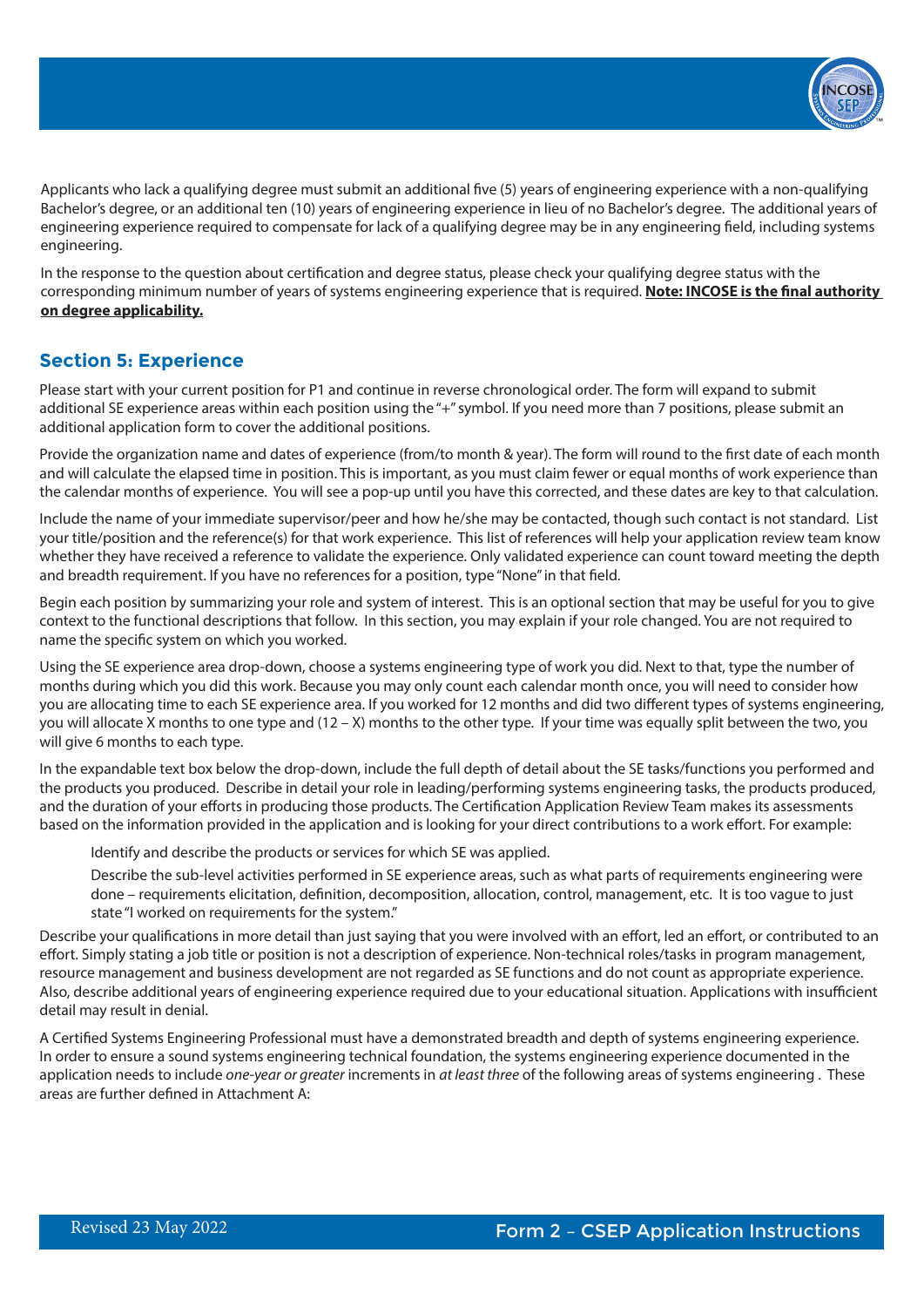

Specialty Engineering Organizational Project Enabling Activities **Other** Requirements Engineering System and Decision Analysis Architecture/ Design Development Systems Integration Verification and Validation System Operation and Maintenance Technical Planning Technical Monitoring and Control Acquisition and Supply Information and Configuration Management Risk and Opportunity Management Lifecycle Process Definition and Management

A summary table has been provided for the applicant to identify that he or she has the required depth and breadth of systems engineering experience. This summary table is broken down by the 14 SE experience areas listed in Attachment A to this form. Check that the number of full-time equivalent calendar months (rounded to the nearest whole month and no credit for overtime work/penalty for vacation time) worked in each of the system engineering experience areas confirms the depth and breadth requirement by looking for a number greater than or equal to 12 in the right-hand column of the summary table. You must have at least three rows greater than or equal to 12, and confirmed by references, to meet the depth and breadth requirement.

The time for each period of performance in the summary table must be equal or less than the respective period of performance calendar time claimed on your application. As an example, assume you worked in 4 different SE experience areas in a 7-year period and the total of all your SE experience amounted to 5 years. The summary table breakout should reflect your equivalent full-time experience, such as: Requirements Engineering for 18 months; Systems Integration for 15 months; Information and Configuration Management for 15 months; and Technical Planning for 12 months; thus equaling 60 months of SE experience for the 7-year period. As another check, the total amount of SE experience in the summary table must be equal or less than the calendar time of your claimed periods of performance on the application. A pop-up will display if any positions violate this rule.

Please identify employment periods at different organizations, or significant changes of responsibilities within the same organization as separate positions. Do not differentiate between different projects or various placements within the same organization unless there was a significant change in responsibility. Also, time in school as a student does not count as experience. It is recommended that you fit all your work experience into seven positions. If that is not possible, you may submit a second application form addressing additional positions.

All experience is useful for reviewers to understand your work experience, but only that confirmed by references can count toward meeting the minimum experience requirements. Your references must cover the same time periods and describe the same types of work in their statements as you have described in your application. They must not use identical wording to your application and to each other.

## **Section 6: Affidavit**

Read, check, sign, and date your decision on accepting the affidavit. Your typed name is accepted as a signature on an electronically submitted application.

You must sign the affidavit to have your application processed.

## **Section 7: Optional Information**

Your birth year and gender are useful for our internal analysis but will not affect your application processing. You may choose whether you submit this information.

If recognized as an INCOSE Systems Engineering Professional, your name along with your organization/division, city, state, and country will be posted on the INCOSE public web site and may be otherwise communicated by INCOSE.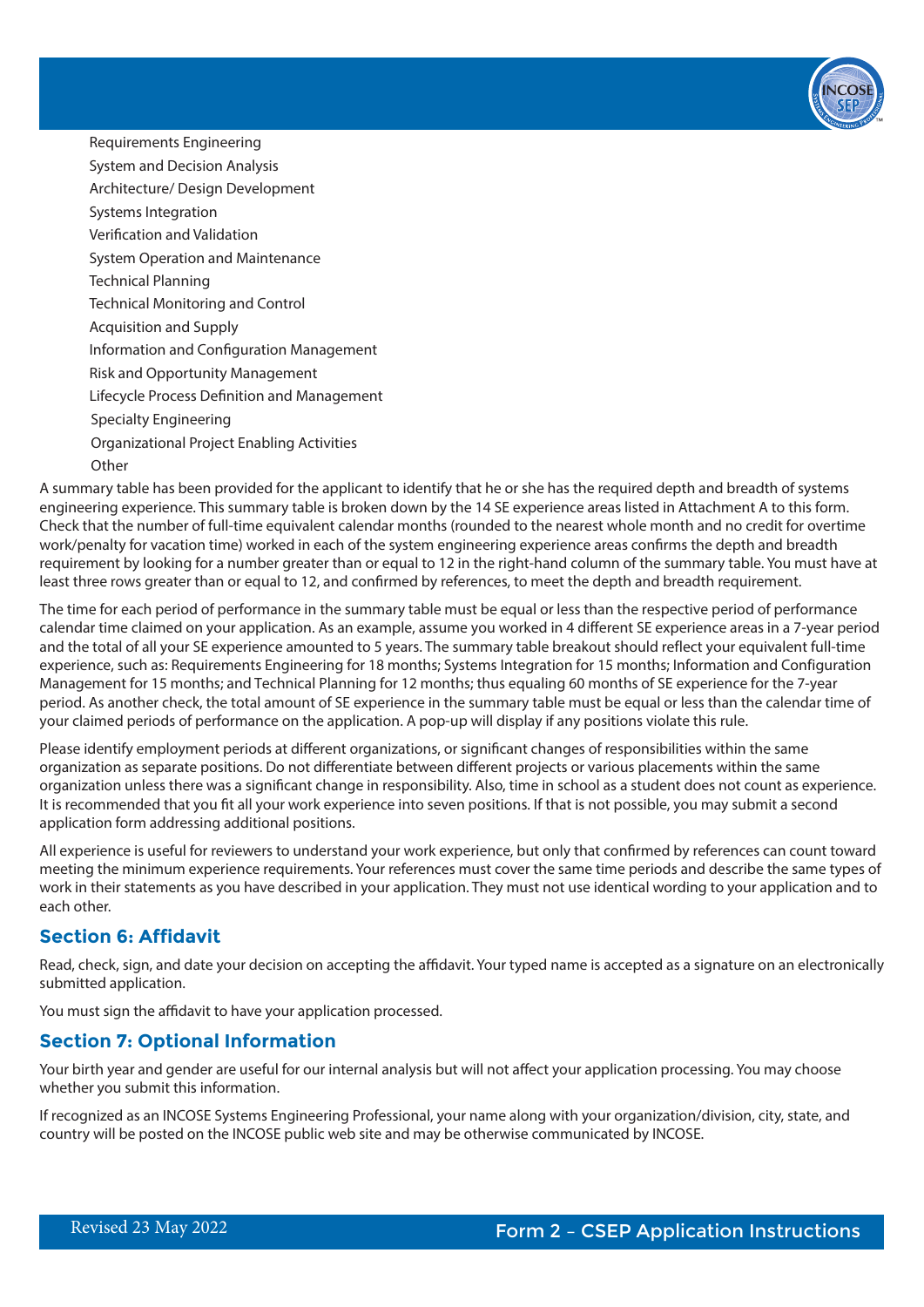

# **Attachment A - Experience Applicable for Certification**

Applicants for certification as a Certified Systems Engineering Professional or Expert Systems Engineering Professional are required to submit evidence of systems engineering experience in addition to having a qualifying degree.

Experience to satisfy the minimum requirements for initial certification includes performing systems engineering technical activities, but does not include time spent in receiving a technical education.

Systems engineering technical activities include but are not limited to those identified in the table below. For further information and for detail on typical tasks associated with each activity, please refer to the INCOSE Systems Engineering Handbook (V4.0):

| <b>Systems Engineering</b><br><b>Experience Area:</b> | Principle SE Activities associated with the SE experience area                                                                                                                                                                                                                                                                                                                                                                                                                                                                                                                                                                             |
|-------------------------------------------------------|--------------------------------------------------------------------------------------------------------------------------------------------------------------------------------------------------------------------------------------------------------------------------------------------------------------------------------------------------------------------------------------------------------------------------------------------------------------------------------------------------------------------------------------------------------------------------------------------------------------------------------------------|
| <b>Requirements Engineering</b>                       | Preparing for or managing a Business or Mission analysis; Defining a Problem or opportunity<br>space; Characterizing a solution space; Evaluating alternative solution classes; Preparing<br>for Stakeholder Needs & Requirements Definition; Defining stakeholder needs; Developing<br>Operational Concept and other Life Cycle concepts; Transforming needs into stakeholder<br>requirements; Analyzing Stakeholder Requirements; Managing Stakeholder needs and<br>requirements definition; Preparing for System Requirements Definition; Defining System<br>Requirements; Analyzing System Requirements; Managing System Requirements. |
| <b>System and Decision</b><br><b>Analysis</b>         | Preparing, performing and managing a system analysis;<br>Decision Management, including Preparing for System Engineering Decisions; Analyzing<br>decision information; Making and managing SE decisions.                                                                                                                                                                                                                                                                                                                                                                                                                                   |
| Architecture/ Design<br><b>Development</b>            | Preparing for architecture definition; Developing architecture viewpoints; Developing<br>models and views of candidate architectures; Relating architecture to design; Assessing<br>candidate architectures; Managing the selected architecture; Preparing for design definition;<br>Assessing alternatives for obtaining system elements; Establishing design characteristics<br>and design enablers; Managing a system design;                                                                                                                                                                                                           |
| <b>Systems Integration</b>                            | Preparing, performing and managing system element implementation; Identifying, agreeing<br>and managing system-level interfaces; Preparing and performing Integration; Managing<br>integration results.                                                                                                                                                                                                                                                                                                                                                                                                                                    |
| <b>Verification and Validation</b>                    | Preparing and performing Verification; Managing verification results; Preparing and<br>performing Validation; Managing Validation results;<br>Preparing for, and performing System Transition; Managing results of System Transition;<br>Obtaining Qualification, Certification and Acceptance.                                                                                                                                                                                                                                                                                                                                            |
| <b>System Operation and</b><br><b>Maintenance</b>     | Preparing for Operation; Managing results of Operation; Performing and supporting System/<br>Product Operation; Preparing for and performing Maintenance; Performing Logistics<br>Support; Managing results of maintenance and logistics; Preparing for, performing and<br>finalizing system disposal.                                                                                                                                                                                                                                                                                                                                     |
| <b>Technical Planning</b>                             | Defining an SE project; Planning an SE project and its technical management; Activating<br>an SE project; Identifying and recording tailoring influences and mandated structures;<br>Obtaining input from parties affected by the tailoring strategy; Making Tailoring decisions<br>and selecting life cycle processes.                                                                                                                                                                                                                                                                                                                    |
| <b>Technical Monitoring and</b><br><b>Control</b>     | Planning for SE project assessment and control; Assessing SE projects; Controlling projects<br>from an SE perspective; Preparing for and performing System Measurement; Preparing for<br>system Quality Assurance; Performing system product or service evaluations;                                                                                                                                                                                                                                                                                                                                                                       |
| <b>Acquisition and Supply</b>                         | Acquisition, including: Preparing for system/element acquisition; Advertising the acquisition<br>and selecting the supplier; Establishing, maintaining and monitoring an acquisition<br>agreement; Accepting a product or service from a supplier; Supply, including: Preparing<br>for supply; Responding to a tender; Establishing, maintaining and executing a supply<br>agreement; Delivering and supporting a product or service.                                                                                                                                                                                                      |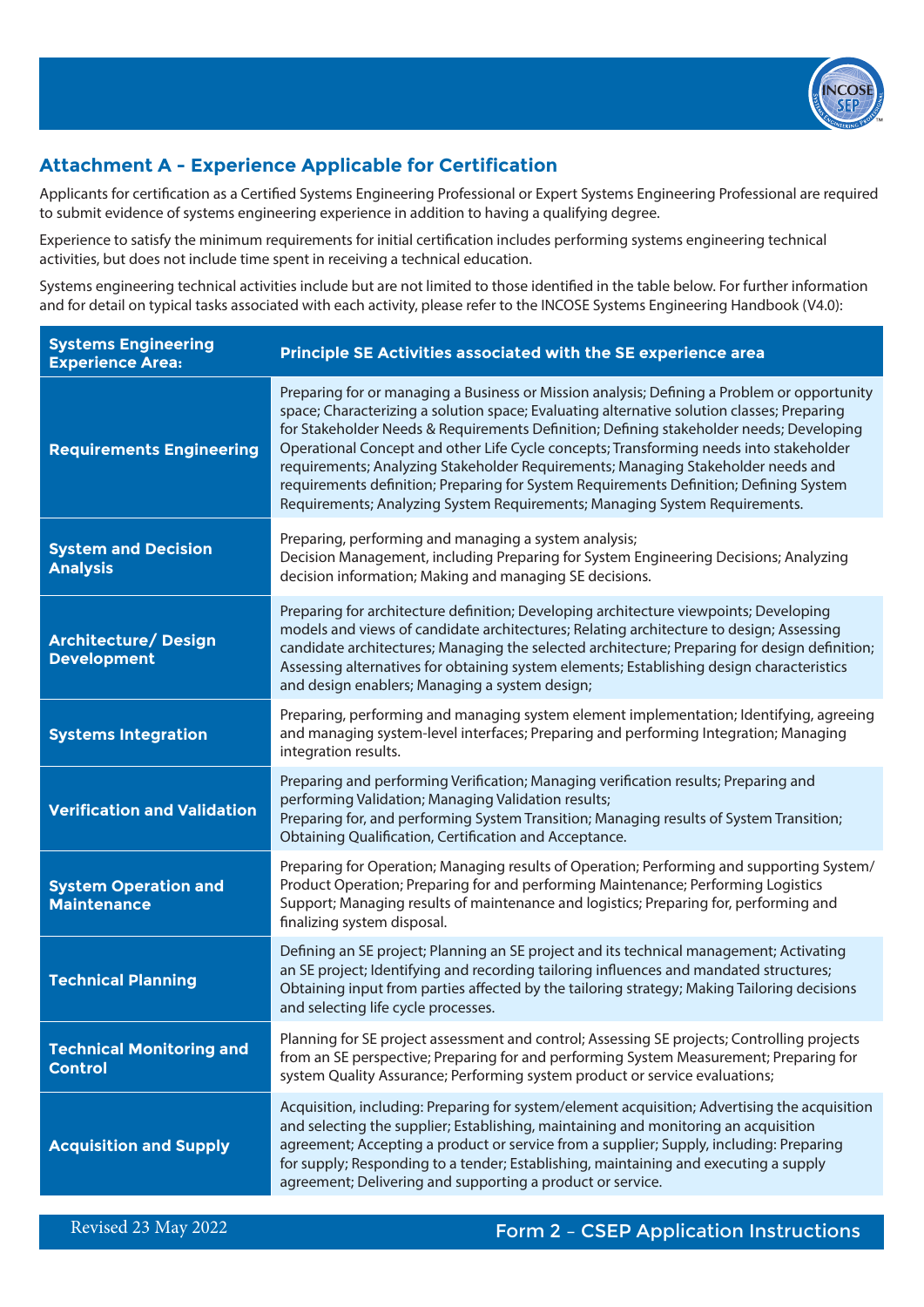

| <b>Information and</b><br><b>Configuration</b><br><b>Management</b>    | Planning Configuration Management; Performing Configuration Identification; Performing<br>Configuration Change Management; Performing Configuration Status Accounting;<br>Performing Configuration Evaluation; Performing Release Control; Information<br>Management, including Preparing for and performing information management.                                                                                                                                                                                                                                                                                                                                                                                                                                                   |
|------------------------------------------------------------------------|----------------------------------------------------------------------------------------------------------------------------------------------------------------------------------------------------------------------------------------------------------------------------------------------------------------------------------------------------------------------------------------------------------------------------------------------------------------------------------------------------------------------------------------------------------------------------------------------------------------------------------------------------------------------------------------------------------------------------------------------------------------------------------------|
| <b>Risk and Opportunity</b><br><b>Management</b>                       | Planning technical risk and opportunity management; Managing the technical risk profile;<br>Analyzing, Treating and Monitoring technical risks and opportunities                                                                                                                                                                                                                                                                                                                                                                                                                                                                                                                                                                                                                       |
| <b>Lifecycle Process</b><br><b>Definition and</b><br><b>Management</b> | Establishing Lifecycle Processes including defining and implementing Lifecycle Models;<br>Assessing Lifecycle Processes and Models; Improving Lifecycle Processes and Models.                                                                                                                                                                                                                                                                                                                                                                                                                                                                                                                                                                                                          |
| <b>Specialty Engineering</b>                                           | Performing professional-level systems engineering activities associated with one or more<br>Specialty Engineering area(s). Typical Specialty Engineering areas include but are not<br>limited to those identified in the INCOSE SE Handbook V4.0, namely: Affordability/Cost-<br>Effectiveness/Life Cycle Cost analysis; Electromagnetic Compatibility Analysis; Environmental<br>Engineering/Impact Analysis; Interoperability Analysis; Logistics Engineering; Manufacturing<br>and Produceability Analysis; Mass Properties Engineering; Reliability, Availability and<br>Maintainability analysis; Resilience Engineering; System Safety Engineering; System Security<br>Engineering; Training Needs Analysis; Usability Analysis/Human Systems Integration; Value<br>Engineering. |
| <b>Organizational Project</b><br><b>Enabling Activities</b>            | Infrastructure Management, including establishing and maintaining the Infrastructure;<br>HR Management, including identifying and developing SE Skills, acquiring and providing<br>SE skills for projects; Quality Management including planning and assessing Quality<br>Management, Performing Quality Management corrective and preventative actions;<br>Knowledge Management, including Planning Knowledge Management, Sharing Knowledge<br>and skills throughout the organization, Managing Knowledge, skills and knowledge assets;<br>Project Portfolio Management at Organizational level, including defining and authorizing SE<br>projects, evaluating a portfolio of SE projects and terminating SE projects.                                                                |
| <b>Other</b>                                                           | Other functions and activities performed that you can justify as Systems Engineering<br>activities.                                                                                                                                                                                                                                                                                                                                                                                                                                                                                                                                                                                                                                                                                    |

Certification at CSEP level will indicate that the individual has a balance between the *depth* and *breadth* of SE experience in performing some, but not all, of the SE activities identified above.

Applicants lacking a qualifying degree, but with a non-qualifying Bachelor's degree, are required to submit an additional five (5) years of engineering experience; whilst those without any Bachelor's degree must submit an additional ten (10) years of engineering experience in lieu of a qualifying degree.

Note that the additional years of engineering experience required to compensate for lack of a qualifying degree may be in any engineering field, not just systems engineering.